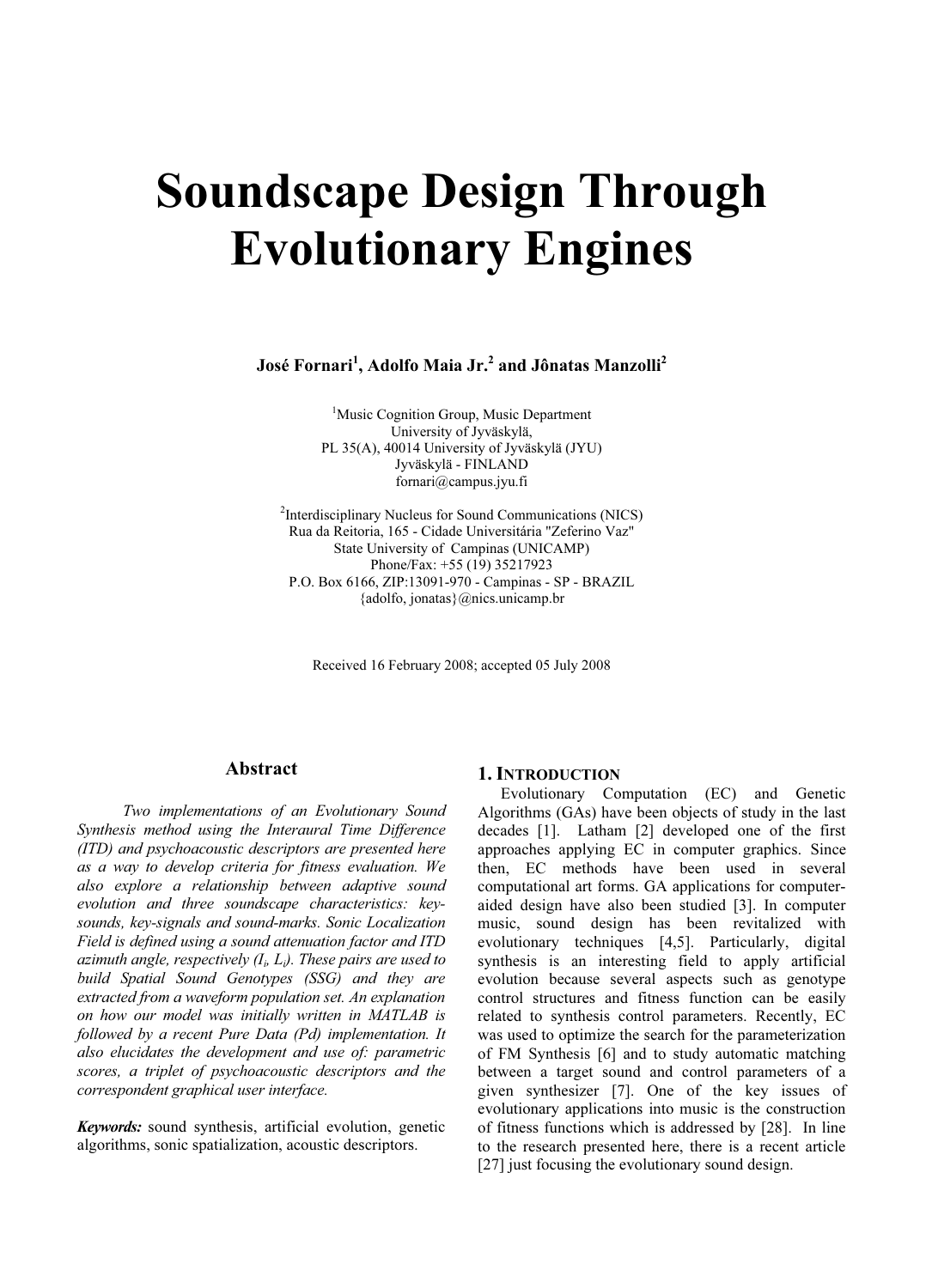We first applied evolutionary techniques to algorithmic composition [8] and to a technique suited for composing highly textured music [9]. We also developed an Evolutionary Sound Synthesis (ESSynth) methodology [10]. Differently from others, our approach focused on the direct manipulation of waveforms. We defined crossover and mutation genetic operators to blend and distort segments of waveforms, respectively. Further, we introduced applications of artificial immune system for timbre design [13].

This article focuses on our latest studies incorporating spatial information in waveform genotypes [11,12]. We also discuss key theoretical concepts and relate them with the implemented system. Our research is based on applying concepts from the theory of complex adaptive systems [14] to sound design.

The following section presents a theoretical model based on integrating sound design with adaptive evolution. Afterward, two implementations are described:

- a) MATLAB implementation that tests the sonic implications of the mathematical model presented in Section 3;
- b) An ongoing Pd implementation that extends the mathematical model adding psychoacoustic descriptors and logic operators to emulate gender and sexual reproduction.

# 2. BACKGROUND

## 2.1. ADAPTIVE EVOLUTION

We start this section with the idea that sonic spatialization can be seen as complex adaptive systems (CAS). Emergent and macroscopic properties [14] arise from competition and cooperation within a CAS. The large-scale system behavior results from a large number of interactions made by many individuals or elements. Along time, the large number of interconnected parameters, altogether, exhibits a coherent emergent pattern.

Sonic spatialization can involve a large amount of loudspeakers, signals, acoustic cues, damping and reflections, among others. A good spatialization system has to be able to integrate all these features and handle them with a simple interface that allows the user to use a small number of parameters to control the whole system.

Starting from these ideas, we developed our spatialization model to control a waveform population set. Our goal was to apply evolutionary strategies to generate emergent patterns in sonic domain. We connected these concepts in the following assumptions:

 a) Target Sets will guide an evolutionary computation process based on Interaural Time Differences (ITD);

- b) sonic spatialization is represented by a Sound Localization Field;
- c) spatial similarities are measured by a Fitness procedure once every Iterative Evolutionary Cycle (as following described);
- d) adaptation between Target Sets and the Population Set is an evolutionary process controlled by genetic operators.

## 2.2. INTERACTIVE SOUND SPATIALIZATION

Sound spatialization has been studied for decades [15-22]. Recently, Interactive Sound Spatialization (ISS) has been applied in hypermedia environments to develop an interactive and integrated control of several sonic features for multi-user application [18]. ISS has been applied in the context of helping people with special needs where it has been successfully used in education and rehabilitation of certain cognitive disabilities [19].

In this article we present an implementation of a sound synthesis system that takes ISS from the perspective of adaptive evolution. Since the use of adaptive evolution produces emergent and macro structure properties, we understand that the sonic result of our system, as a dynamical soundscape and as our goal, is to show how effective is this model to generate interesting sonic results.

Psychoacoustic factors can be seen as sonic cues that allow any listener to perceive and recognize a particular sound [20]. In experiments involving sound perception, it is common to take into consideration only the classical psychoacoustic factors, such as: loudness (perception of sound intensity), pitch (perception of sound fundamental frequency) and spectrum (perception of partials composition in the frequency domain), whereas it is often disregarded the importance of sound spatial positioning perception (SSPP).

 However, SSPP turns to be very meaningful when we are in a space with several sound sources located in different places (ex: in a concert hall, watching a symphonic orchestra). SSPP can deliver important information not just of aesthetical meaning, but also concerning our own safety (ex: driving a car or crossing a traffic road). SSPP is given by three types of hearing cues:

- a) Interaural Time differences (ITD) [20];
- b) Interaural Level Differences (ILD) [21];
- c) Head-Related Transfer Functions (HRTF) [22].

ITD refer to the difference in time for a sound to reach both ears of one listener. Similarly, ILD describe the amplitude differences of sound heard in both ears. HRTF is a collection of sound spatial cues, including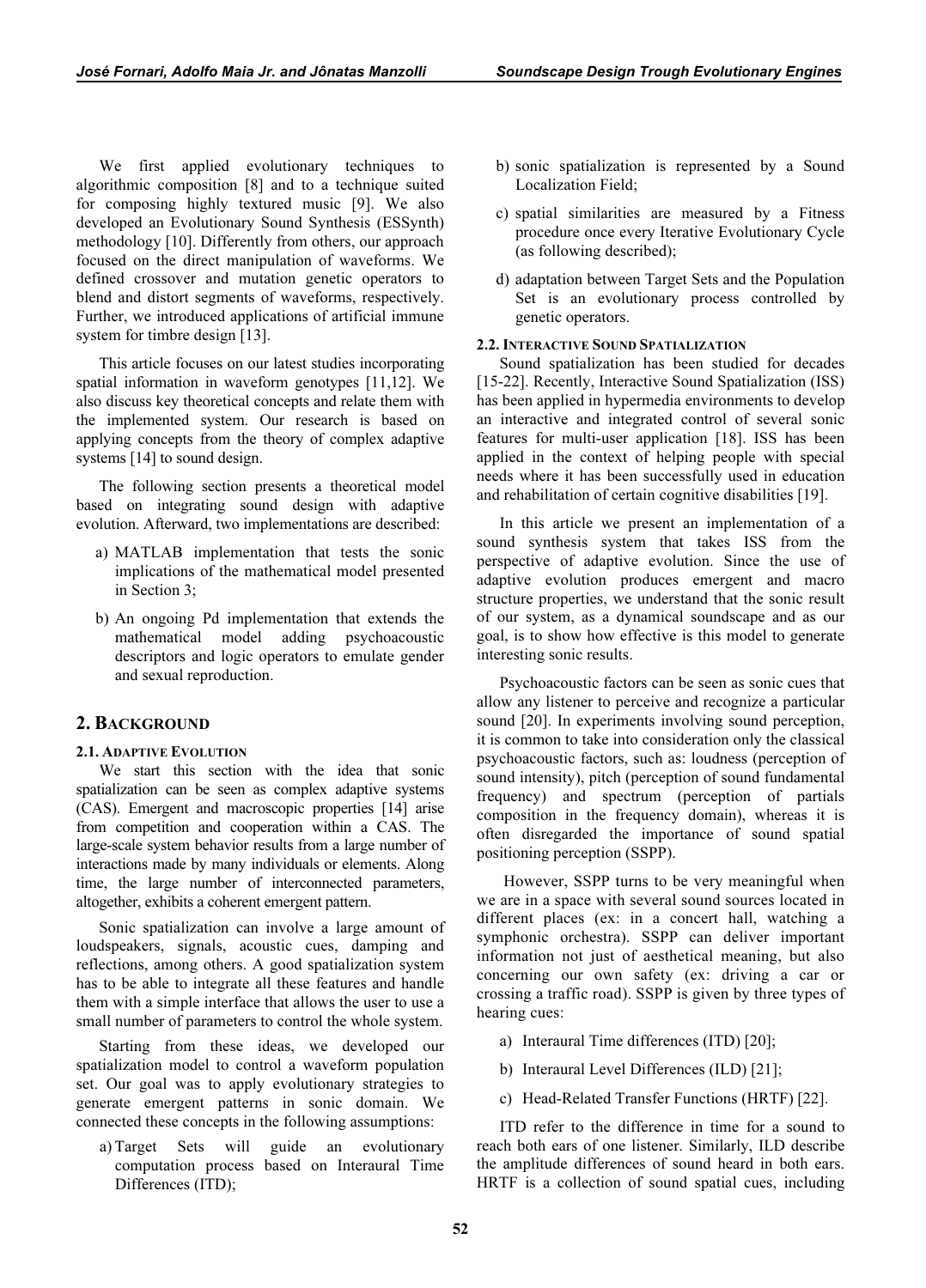ITD, ILD and also taking into account the effects of the shape of listener's head, outer ears and torso. For that reason, HRTFs, differently than ITDs and ILDs, vary from person to person. ITD was used for robotic sound source localization and cross-correlation [23]. In principle, any of these spatialization functions can be used as part of the individual genotype (the waveform) belonging to a population.

#### 2.3. SOUNDSCAPE

Schafer [24] describes soundscapes as natural, selforganizing processes usually resultants of an immense quantity of sound sources, correlated or not, but that conveys unique audible experiences that are at the same time recognizable and yet always original (as they actually never repeat themselves). It is not difficult to relate these features with those belonging to complex adaptive system (CAS), as mentioned previously. Soundscape composition can therefore aim to computationally emulate self-organized biological or natural acoustic environments [25].

Starting from the three main soundscape characteristics, defined in [24]: key-sounds, key-signals and sound-marks, we developed a system to generate sound-marks using two immersive concepts: Sonic Localization Field and Spatial Similarity. We used ITD cues to generate trajectories of evolutionary soundmarks. This evolution is controlled by spatial sound genotypes related with two parameters: sound intensity and ITD azimuth angle. Genetic operators are used to create new generations of sound populations, based on their spatial localization. Having the overall process running, it is possible to obtain a continuous audio stream resembling a soundscape.

# 3. MODEL FOR ADAPTIVE SPATIALIZATION

# 3.1. ITD CUES

As previously described, the ITD refers to the mechanism in which the human brain associates the binaural hearing time difference with the location of sound sources. For example, if both ears simultaneously hear a sound, the source is interpreted to be either directly in front or behind the listener. If there is a time delay of perception between ears, then the source will be perceived as coming in a horizontal angle closer to the ear that receives its sound first. These time delays are therefore significant in the localization of sound and can be easily emulated by a computational algorithm.

#### 3.2. SOUND-MARKS IN SONIC LOCALIZATION FIELD

From the mathematical point of view our model consists of a space of triplets  $G = \{(W, I, L)\}\)$ , named Genotype Space, where  $0 \le I \le 1$  is the waveform intensity factor and  $-1 \le L \le 1$  is the waveform ITD localization factor, given by the azimuth angle  $\theta$ , where  $L = (90^{\circ} - \theta)/90^{\circ}$  and  $0^{\circ} \le \theta \le 180^{\circ}$ . For more details, see [12].

The set of all possible values of the pair (I,L) is named Sonic Localization Field (SLF). In our model it is a semicircle as shown in Fig. 1, the listener is located at the pair  $(0,0)$  and the pair  $(1,0)$  is associated with the sound of greatest intensity and it is located in front of the listener. It is possible to generalize the SLF to other geometries rather than a semi-circle. Each choice will impose limitations on the possible pairs (I,L) and possibly also including the distance between the listener and the source producing the waveform. It is interesting to mention that SLF with maximal area is the rectangle  $[-1,1] \times [0,1]$  which include all directions and all intensity factors. Spatial dispersion in the SLF is characterized by the distribution of a finite set of pairs  $S = (I, L)$ , as shown in Figure 1. Although our model is a twodimensional one, the ITD localization factor can be generalized in a tri-dimensional vector  $L=(\theta,\varphi,r)$ , in spherical coordinates.

We define as *population* any finite subset of elements of G. In our model we start with an initial population  $P^{(0)}$  and a target population **T**. Then we iteratively construct a sequence of r generations of the initial population, given by:  $G^{(1)}$ ,  $G^{(2)}$ ,...,  $G^{(r)}$ , where the k-th population is a subset of  $G$  with N individuals (elements)  ${}^{(k)}=\{G_1^{(k)},G_2^{(k)},\ldots,G_N\}$ and the individuals are given by triplets  $G_i^{(k)} = (W_i^{(k)}, I_i^{(k)},$  $L_i^{(k)}$ ). The Target set has M individuals **T**= {t<sub>1</sub>,  $t_2,...,t_M$ } with the j-th individual given by  $t_i = (W_i, I_i)$ ,Lj). Spatial dispersion in the SLF is characterized by the distribution of the pairs set  $S_i = (I_i, L_i)$  as shown in figure 1. These pairs, in which Genetic Operators are applied, are named as Spatial Sound Genotypes (SSG). The Target Set  $T = \{T_k = (I_k, L_k)\}$ , for  $k=1,...,M\}$  can, in principle, be generated by several gestural, or haptic, controllers associated with the position and motion of the user/musician in the space. This allows perceptual impressions to interactively guide the evolutionary process of sonic spatial distribution. Since  $G^{(k)}$  and T are subsets of  $G$ , we define the distance between these two sets as following below:

$$
d_{ij}(G^{(k)},T) = \frac{1}{2} \frac{|I_i^{(k)} - I_j|}{A} + \frac{1}{4} \frac{|L_i^{(k)} - L_j|}{B}
$$
 (1)

where the constants A and B are taken as the maximum of intensity and localization factors, respectively, and the distance is normalized in the interval [0,1]. The distance  $\mathbf{d}_{k}$  between  $\mathbf{G}^{(k)}$  and **T** is defined by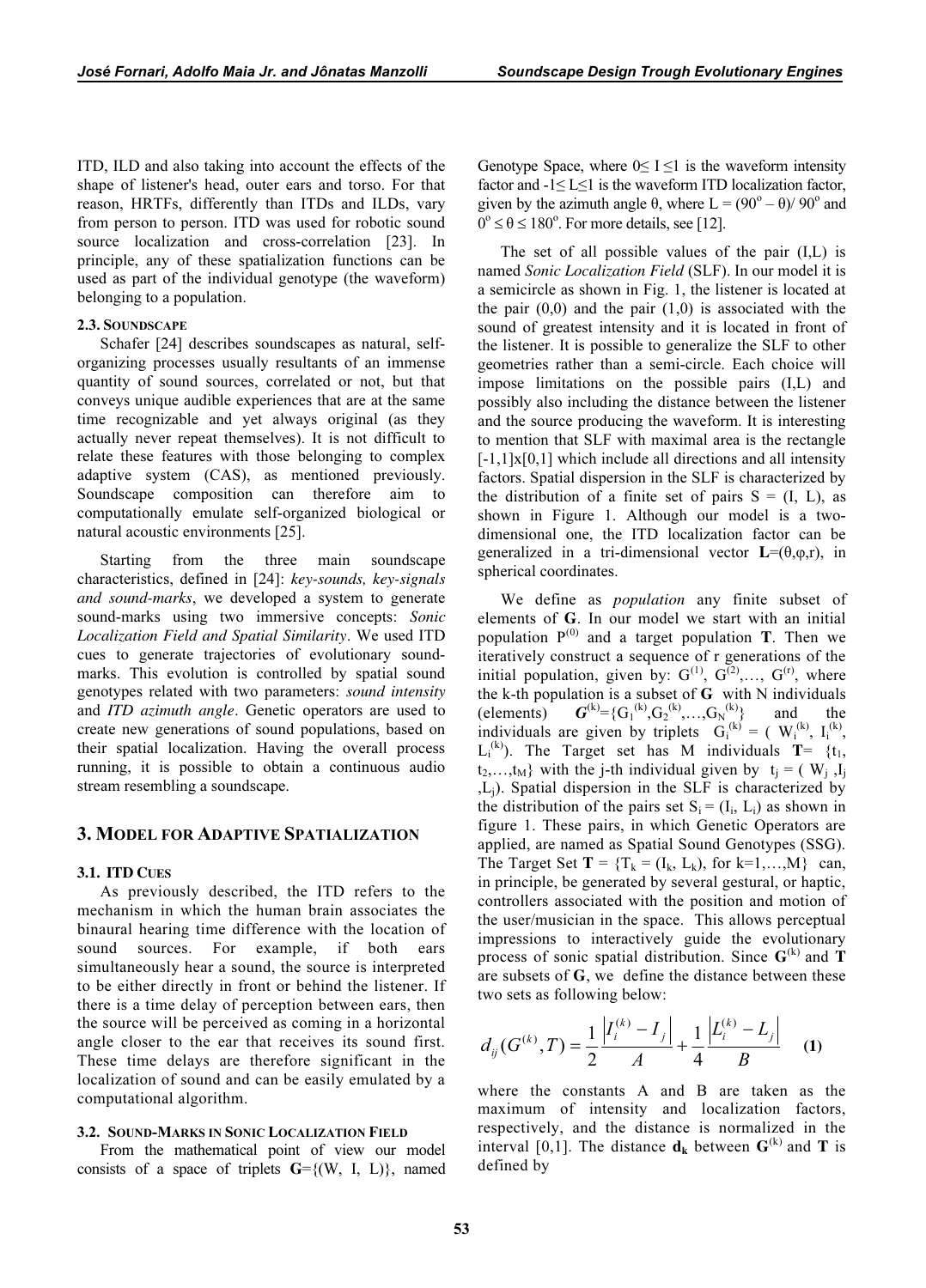$$
\mathbf{d}_{k} = d(G^{(k)}, T) = \min_{i,j} d_{ij}(G^{(k)}, T)
$$
 (2)

for  $i=1,...,N$  and  $j=1,2,...,M$ . Observe that this distance function takes into account only two parameters of SSG. The best individual in the k-th population  $G^{(k)}$ ,  $G_{i*}^{(k)} = (W_{i*}^{(k)}, I_{i*}^{(k)}, L_{i*}^{(k)})$  is that one that has the smallest distance  $\mathbf{d}_k$ . This new individual (considered to be the optimal one) is used in the Evolutionary Cycle, presented in Fig. 3, section 4.

In order to control the sonic output we use the distance function above to define *Spatial* ε-*Similarity* as follows:

Given two individuals of a population  $Gi^{(k)}$ ,  $Gi^{(k)}$  with i≠j, they are  $\varepsilon$ -similar if  $\mathbf{d}_k$ (  $\overrightarrow{GI}^{(k)}$ ,  $\overrightarrow{Gj}^{(k)}$ )  $\leq \varepsilon$ , where  $\varepsilon$  is an arbitrary small number and the distance  $\mathbf{d}_k$  is defined in equation (1).



Figure 1. Sonic Localization Field (SLF).

# 3.3. GENETIC OPERATORS FOR SOUND SPATILIZATION

To control the sonic spatialization as an evolutionary process, we define two basic operations:

# **CROSSOVER**

Given the best individual of the k-th generation  $G_{i*}^{(k)} = (W_{i*}^{(k)}, I_{i*}^{(k)}, L_{i*}^{(k)})$  and the crossover rate  $\alpha$ , with  $0 \le \alpha \le 1$ , individuals in the population will be renewed by changing the values of their parameters as follows:

$$
I_i^{(k+1)} = \alpha I_{i*}^{(k)} + (1-\alpha). I_i^{(k)}, \text{ and}
$$
  
\n
$$
L_i^{(k+1)} = \alpha. L_{i*}^{(k)} + (1-\alpha). L_i^{(k)}
$$
  
\nfor  $1 \le i \le N$ , and  $k = 0,1,..., R$ . (3)

where  $\bf{R}$  is the number of iterations.

# **MUTATION**

Let  $H^{(k)}$  to be a proper sub-set of the k-th generation  $\mathbf{G}^{(k)}$ . A mutation operator with rates  $\beta_1$ ,  $\beta_2$  and

 $0 \leq \beta_1, \beta_2 \leq 1$ , is defined as follows:

$$
I_i^{(k+1)} = \beta_1 \cdot (rand) + (1-\beta_1) \cdot I_i^{(k)} \text{ and}
$$
  
\n
$$
L_i^{(k+1)} = \beta_2 \cdot (rand) + (1-\beta_2) \cdot L_i^{(k)}
$$
  
\nfor  $1 \le i \le Q$ ,  $k=0,1,..., R$  (4)

where  $Q \le N$  is the number of individuals in  $H^{(k)}$ , R is the number of iterations, "rand" is a random value  $[0,1]$ and the rates  $\beta_1$  and  $\beta_2$  control the degree of randomness for this operation.

In our implementation, we have taken  $β1 = β2$  for simplicity. The  $H^{(k)}$  subset can be chosen of many different ways, our option was to fix a percentage and choose randomly, with a uniform distribution, individuals to be modified.

# 4. MATLAB IMPLEMENTATION

The first implementation of this system was done using MATLAB. In this one we have simulated the iterative evolutionary cycle (IEC) and the system interactive dataflow. The IEC consists of two main processes:

- a) an evolutionary sound synthesis module, which applies the genetic operators that modify the waveform (see details in [10]);
- b) an evolutionary spatial engine module, that applies crossover and mutation over the population set, as described in section 3.2.

For the interactive dataflow we simulate a userinterface that resembles the sonic localization field and we implemented also a parametric score in which the user controls the dynamic parameters changes.

#### 4.1. WAVEFORM POPULATIONS

Starting upon waveform populations, we developed two procedures:

a) automatic segmentation of a stored sample;

b) random generation of a large population of sine waves with frequency and amplitude varying within a pre-defined range.

Samples were cut using a fixed time window presented in Table 1. Below we present our results for the sound material generated with a windows varying from 50 milliseconds to 2 seconds, thus testing the algorithm for micro and macro sound design.

## 4.2. EVOLUTIONARY ENGINE

The evolutionary engine is used to control the evolutionary sound trajectory of the system. The Evolutionary Sound Synthesis Engine has been presented in previous works [10] and we have modified it in order to use the distance defined in equation (2) for fitness evaluation. The Evolutionary Spatial Engine has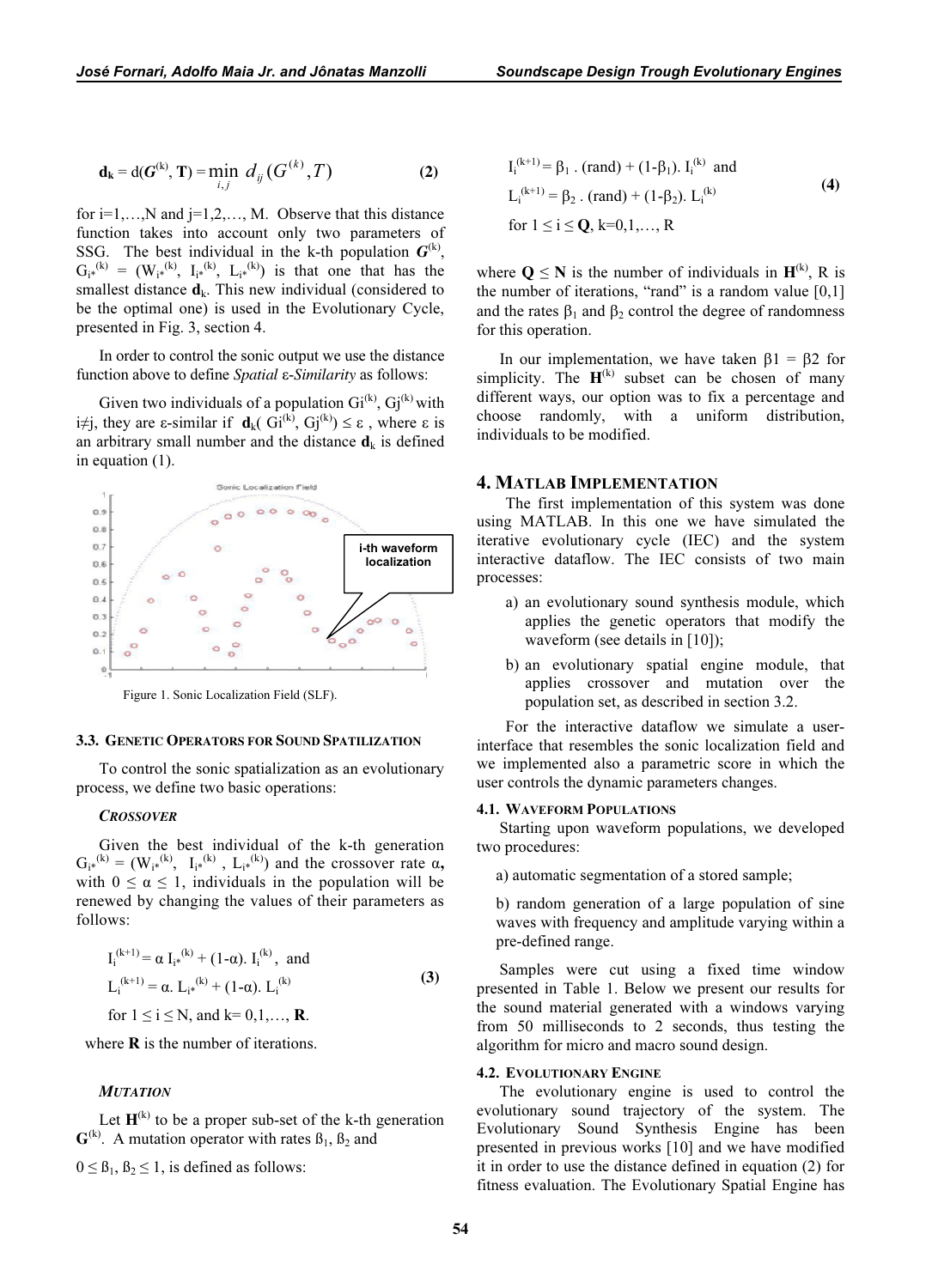also been described in [11,12] and uses genetic operators defined in equations (3) and (4).

#### 4.3. USER-INTERFACE AND PARAMETRIC SCORE

The general idea of this system is to allow the user interaction in two ways: a) real-time interaction using any gestural device able to produce input for the Target Set that controls the fitness evaluation of the two evolutionary engines, and b) off-line interaction using a parametrical score in which the user controls the genetic operators rates, the region of the population that will be affected by them, the update time rate for each generation of the population and the delay in which new waveforms are sent to the output circular buffer.



Figure 2. General diagram of the system dataflow.

The parametrical score is a text file with a sequence of lines as exemplified in Table 1. The idea is to let the user to design a general evolutionary behavior and use gestural controllers in real time to produce novelty. Since the population of individuals can be very large, we have used a parameter to control a selection of sub-sets in the population. We use two integer numbers  $n_1$  and  $n_2$  to define a Population Segmentation Window (PSW) as the subinterval  $[n_1, n_2]$  where  $0 \le n_1 < n_2 \le N$ . Only the individuals belonging to the chosen PSW will be used in the IEC. In this way the parametrical score is used to give flexibility to the user to explore different regions within the sonic space.

## 4.4. ITERATIVE EVOLUTIONARY CYCLE

The whole iterative sound synthesis process is seen in Fig. 3. Here there are to main circuits:

- a) off-line: controlled by the Parametrical Score;
- b) on-line: controlled the user through a gestural controller to change the Target Set.

Both circuits are applied to the two evolutionary engines and the sound output is cyclically given by the best individual of each generation.

| parameter                 | description                                | Application                                                                                                            |
|---------------------------|--------------------------------------------|------------------------------------------------------------------------------------------------------------------------|
| $0 \leq \alpha \leq 1$    | Crossover rate                             | <i>Increases Correlation</i>                                                                                           |
| $0 \leq \beta \leq 1$     | Mutation rate                              | Increases Randomness                                                                                                   |
| $0 \le n_1 \le n_2 \le N$ | Population Location                        | Define a sub-set in the<br>population                                                                                  |
| S                         | Time-length of an<br>individual (in secs.) | Control the size of<br>waveforms in the<br>population and it acts as<br>micro or macro sound<br>structural controller. |
| $Flag = 1, 2, 3$          | Process Selector                           | Indicates the population<br>set $(0)$ , synthesis $(1)$ or<br>spatial engine (2).                                      |



Figure 3: Iterative Evolutionary Cycle

## 4.5. MATLAB RESULTS

The tested parameters and the parametric scores are presented in Table 2. Basically, we evaluated how the ITD cues work as part of the sound genotype and how the evolutionary synthesis method modifies the generated sound.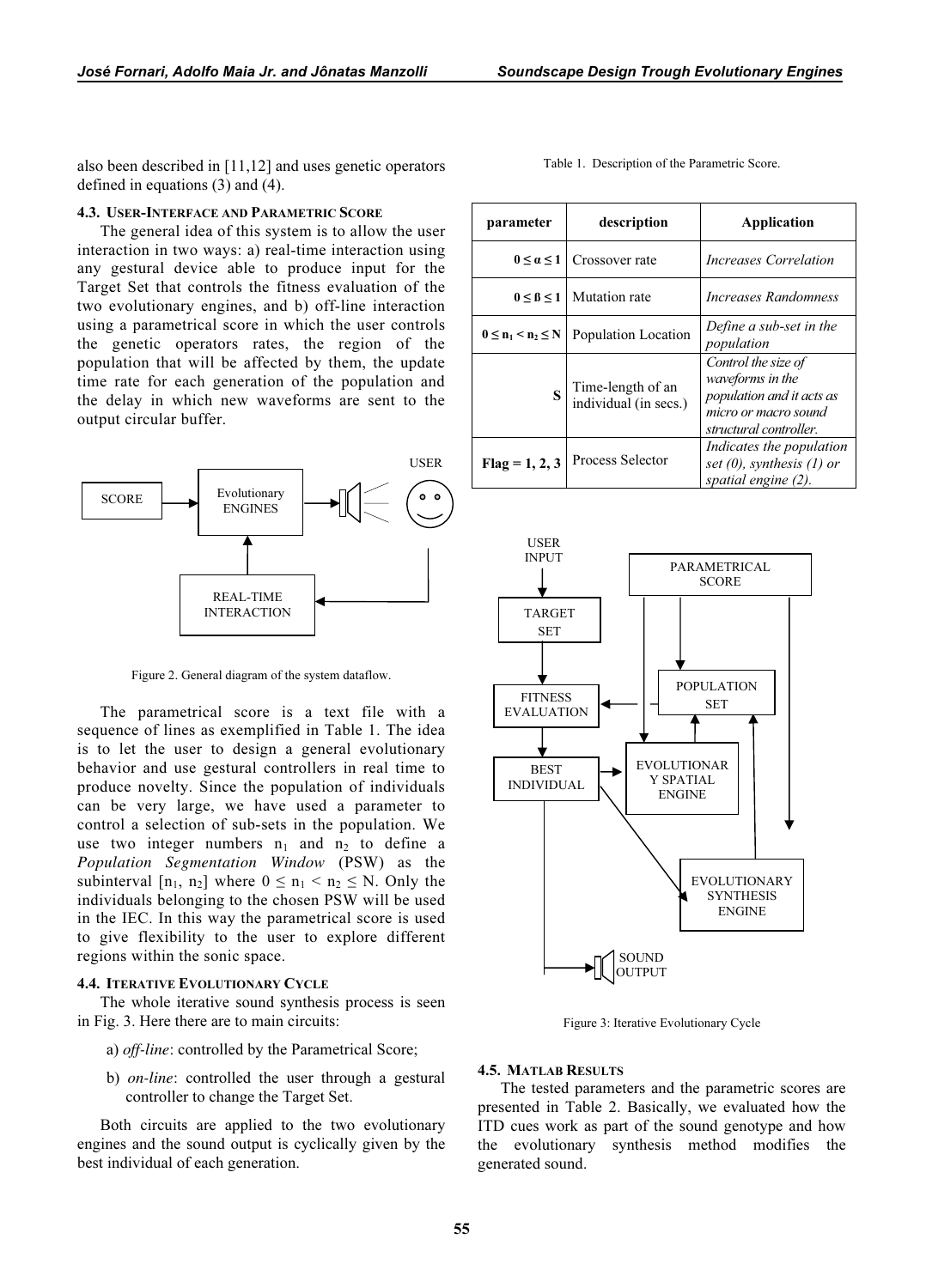| time, flags, alfa, beta,       | 0, 0, 25, 30                 |
|--------------------------------|------------------------------|
|                                | 0, 1, .5, .0                 |
|                                | 0, 2, .2, .3                 |
| time [secs]                    | 0, 2, .2, .3                 |
| flags= (File, Synth, Location) | 0, 2, .2, .3                 |
| alfa= crossover rate $[0,1]$   | 0, 2, .0, .0<br>0, 6, .0, .0 |
| beta= mutation rate $[0,1]$    |                              |

Table 2. Score used on Sound Example.

We present below, in Fig. 4 (top) a graphic result of a population generated using a sound sample of a Portuguese-spoken phrase. Depending upon the size of the time-length (S) the number of waveforms varied from dozens to thousands (see Table 1). In Fig. 4 (bottom) we show a sound example generated with a population with time-length of 0.2 seconds.



Figure 4: Sound Localization Field used to generate the sound example (top); resultant waveform (bottom).

We implemented the Evolutionary Sound Synthesis method as it was presented in [10]. This one modifies the population according to the fitness evaluation using the distance given by the equation (2). We used the notion of proximity in the sonic localization field to change also the shape of the waveforms in the population. This approach has proved to be efficient for interactive applications because the user will have the best modified sound as it is located and perceived by ITD cues. It is simple to implement the equation (1) using MATLAB and the processing involved is not computationally expensive, what make us expect that the interactive real-time implementation is feasible.

## 5. PURE DATA (PD) IMPLEMENTATION

Among several aspects, we came to the conclusion that it was necessary to incorporate new extensions in our method. In order to control more complex sound structures, new genetic algorithms were developed to extend our method in the following directions:

- Implement demographic variation based on the idea that individuals have a finite lifetime and so the population size varies in time.
- b) Implement gender and sexual reproduction in order to get genetic dominance and recessivity.
- c) Implement genotypes dependency on territorial spreading so the individuals have geographic characteristics.

So, given the extended orientation of the biological evolution model, the ongoing implementation presented in this section has a more complex generative engine and then the sound synthesis method turns out to be more appropriate for soundscape design.

#### 5.1. SOUND PERCEPTION DESCRIPTORS

In the development of the model, the first and third extensions described above are directly related to soundscape design. In a soundscape, the number of sound sources can vary (population with variable size) and they are able to have distinct spatial localization. Although not directly related to soundscapes, we found interesting to implement also the second extension described above: sexual reproduction. We created the concept of gender for individuals in the population set. Thus a new extension of the approach of the model was implemented including the concept of diploids genes. In this way, each genotype has its chromosomes formed by dominant and/or recessive genes, as it is in the biology. Genes are given by no-conceptual sound descriptors as presented in [26]. These descriptors are considered as a dimension of timbre multi-dimensionality. There are several representations for low-level acoustic descriptors such as attack, harmonicity, inharmonicity, roughness, entropy, and fluctuation, among others. For this implementation of our method, we defined four descriptors: onsetness, loudness, pitchness and location, this last one as defined in Eq. 2. Acoustic descriptors, as defined here, were based on other studies presented in [26]. Their scales were normalized between zero (insignificant or absence of that sound feature) and 1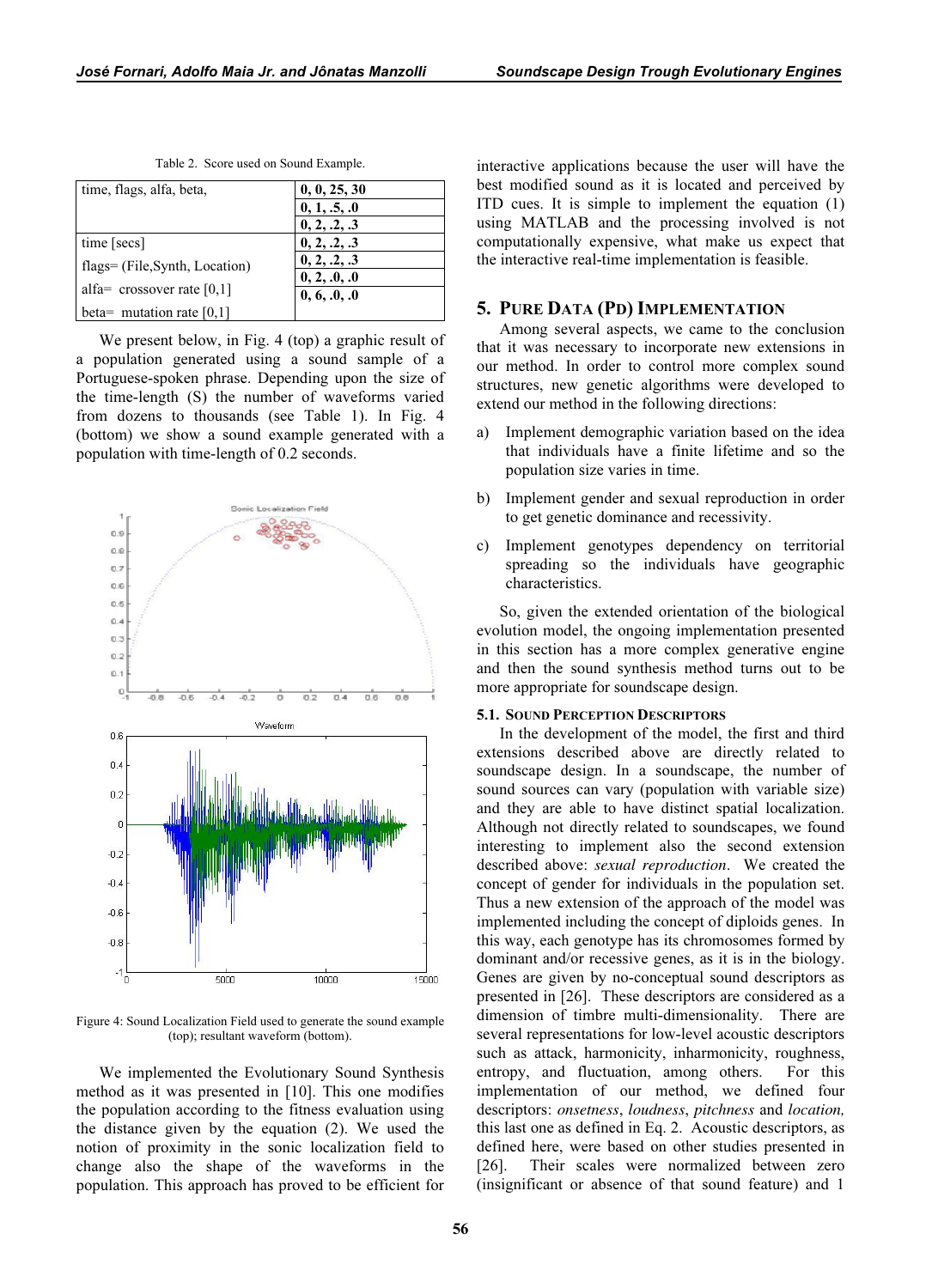(maximum or clear presence of that sound feature). Following below are their definitions:

Onsetness is the quantity of attack (onset) present in the sound, in such a way that when onsetness is close to zero there is no perceptual attack, such as sounds played by bowed strings. In the same way, onsetness close to 1 represents pure attack such as a snapping sound, or a pulse.

Pitchness represents the degree of perceived pitch in a sound. Noisy sounds, that do not present any definite perceptual pitch, have zero pitchness. The purely melodic ones, as musical tone from a melodic instrument, without any presence of noise (like the sound of a tuning fork) have pitchness near to the unit.

**Loudness** determines the degree of perceptible sonic intensity. It is important to emphasize that loudness is not only related to the intensity of a sound signal, but also with its attack, the frequency of its fundamental partial and also its spectral distribution.

Using four parameters (*onsetness*, *pitchness*, loudness, sound location) we implemented an elitist selection process, which can be formally described as follows:

Let  $x=(x_1, x_2,...,x_n)$  a vector of parameters and define a threshold vector  $t=(t_1, t_2,...,t_n)$ . Now the user chooses a subset of the threshold vector. An individual only passes to the next population generation if its parameters are bounded by the threshold correspondent to the chosen subset. All other coordinates are not taken into account. Any individual that not satisfies these boundaries is discharged. In our current implementation n=4. For example, if the onsetness has a threshold limit  $\alpha=0.5$ then all individuals in the population with onsetness higher than 0,5, will not be part of the next generation. In addition, reproduction is determined by four factors. The first two are represented in the individual genotype: spatial location and gender. . For computational simplicity they are represented in a text file where: I (intensity) and L (azimuth angle, between  $0^{\circ}$  and  $180^{\circ}$ ) runs on the intervals  $I = [0,1]$  and  $L = [-1,1]$  as defined in section 3.2. Also we defined gender as follows:  $m$  (male),  $f$  (female),  $s$  (sterile) and  $b$  (both). In our model we choose the following reproduction rules:

m &  $f \Rightarrow m$  | f | b  $[m | f | b] \& b \Rightarrow s$ 

where "⇒" is equivalent to logic implication; the operation  $x \& y$  is equivalent to reproduction between  $x$ and y, and "| " is equivalent to the logic connector "or". Observe that reproduction with gender "b" generates always sterile individuals.

### 5.2. REPRODUCTION CYCLE

The sound output was expanded. Instead of using only the best individual of each generation, the output was controlled by two parameters:  $\mathbf{m}$  (better, or nearby the aim) and  $\bf{p}$  (worse, or distant from the aim) varying in the interval [0,1] describing percentage of individuals in the population. For example,  $m=0.3$  corresponds to an output of 30% the population ordered from best to worst. It notices that for  $m=1.0$  is equivalent to  $p=1$ ; and  $m=0$  is equal to previous implementation output, i.e., only the best individual. The graphic interface of implementation "se01.pd" is showed in Fig. 5 below.



Figure 5: Pd Interface of "se01.pd" implementation.

In the beginning of synthesis process, the nearest individual of the target population is chosen as the initial best individual. After the reproduction modifying all individuals, follows the selection process that returns to reproduction, and so forth. This cycle will lead to the synthesis engine to produce complex sound structures resembling soundscapes. An excerpt of the visual programming of this reproduction cycle in Pd is shown in Figure 6. This is shown just to offer a glimpse on the type of programming structure this implementation is being currently made. Because of the reasonable space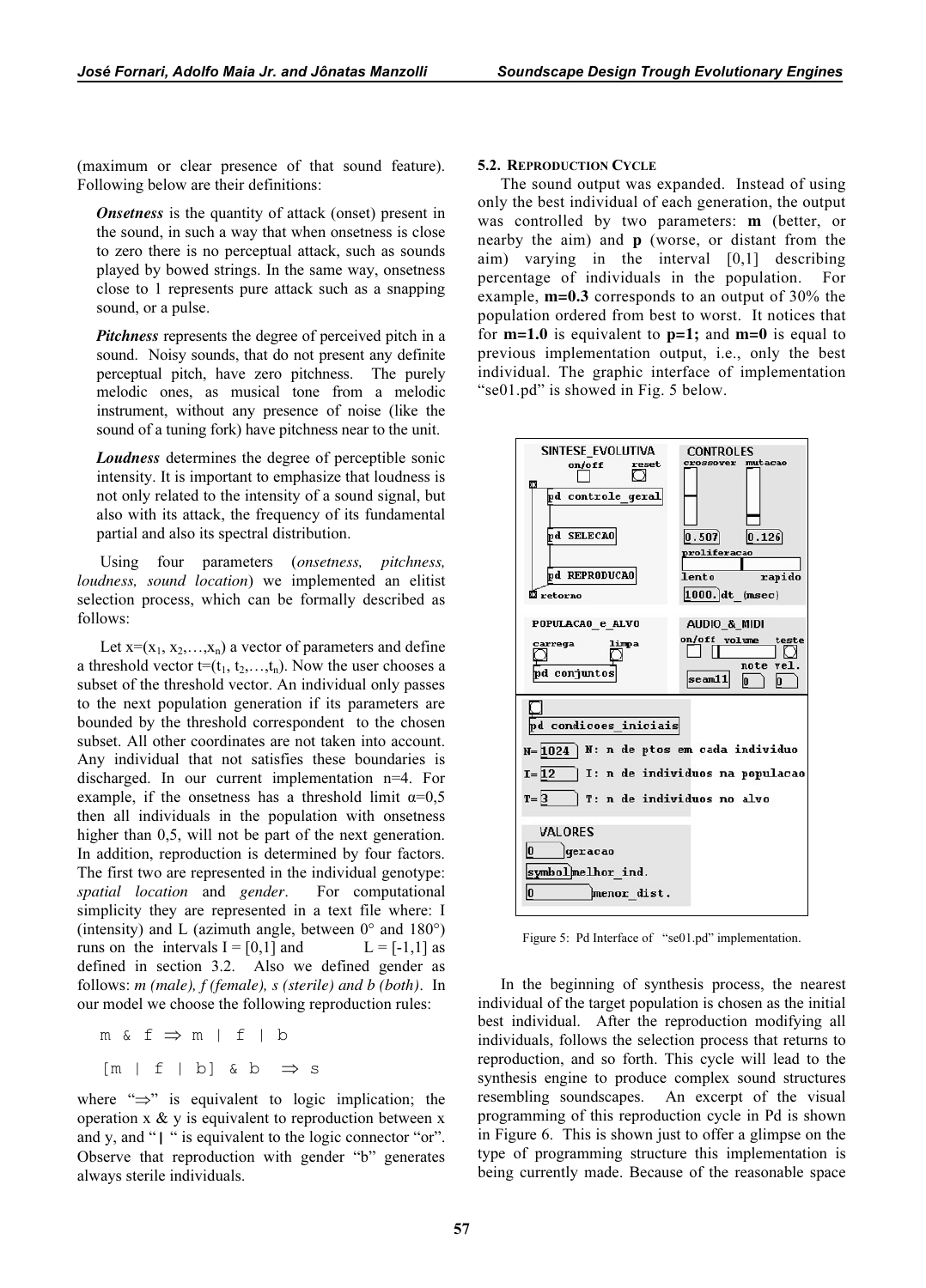limitations, and to go beyond the topic of this work, the sub-patches related to this structure, as well as other patches related to this implementation are not being depicted here.

# 5.3. PARAMETRIC CONTROL SCORE

For soundscape composition, the control of Evolutionary Synthesis includes the genotype text file and also a parametric score in order to schedule in time the instructions. This time process is also controlled by continuous parameters such as rates of crossover and mutation and rate of population proliferation. This can

also be controlled by the user, through changing dynamically the individuals within the Target Set.

The implemented parametric score has all initial information and command lines organized in a Text File. Table 3 below is an example of a typical parametric score. Genotypes are also written in text files. It follows the Pd standard object "textfile", where each line is ended by a semicolon ";". First line of a genotype text file specifies individual spatial location. This is related to the parameters  $I = [0,1]$ , and  $L = [-1,1]$ , presented in section 3.2. A typical example is shown in Figure 7.



Figure 6: Pd code of the Reproduction Cycle.



Figure 7. Left: Genotype Text File. Right: Equivalent Location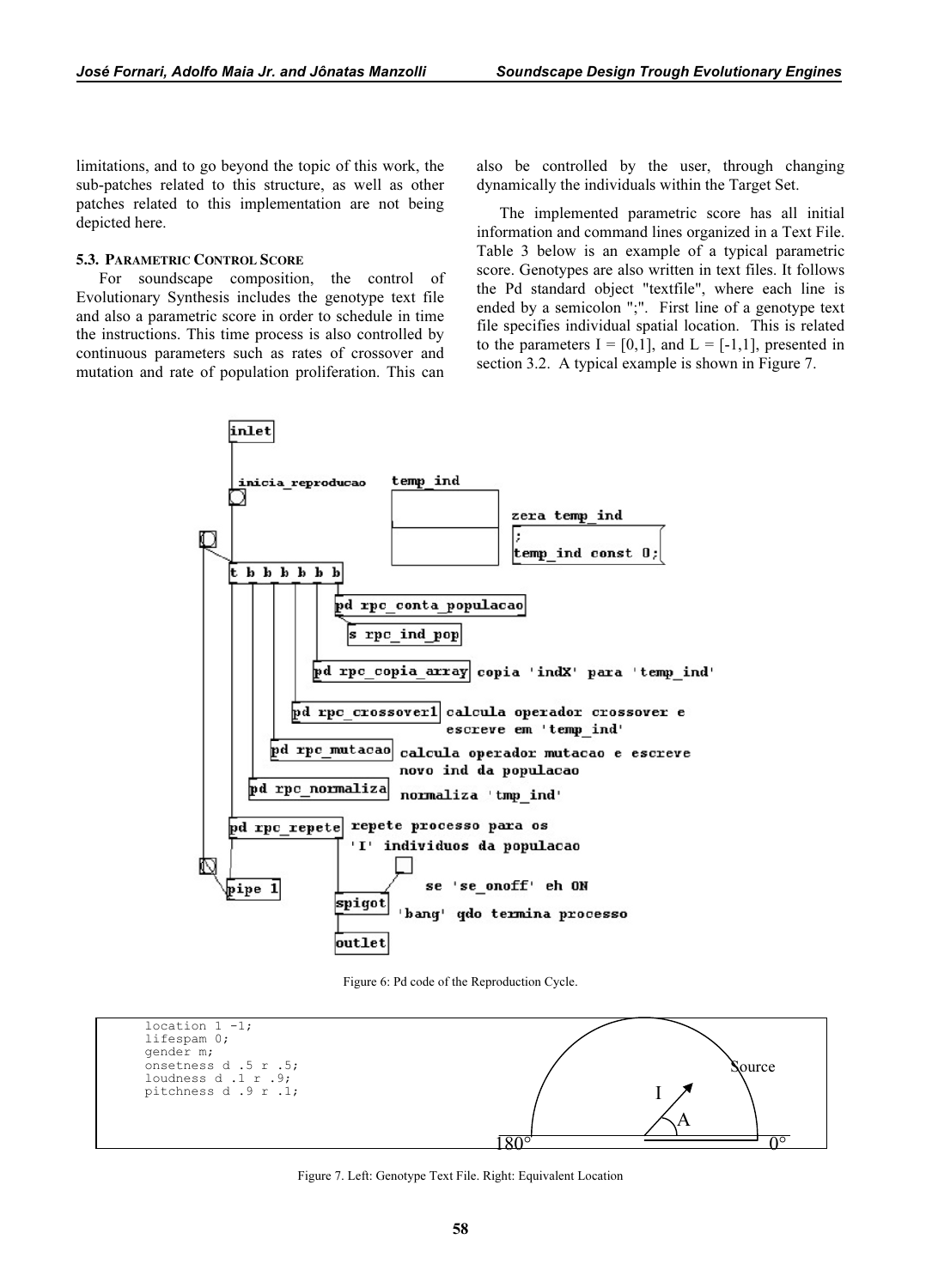Table 3: An example of parametric score.

```
Title ParteTeste; 
instructions
```

```
Esta eh a sintese evolutiva de \\ 
soundscapes com score ParteTeste\\ 
\setminusClique SPACE para prosseguir\\ 
\setminusmodos do score: \\ 
time select onset loud pitch location \\ 
time repro gender proximity\\ 
output proximity to x distant y all\\ 
\setminusglobal: selection\\ 
step: reproduction\\ 
state: output\setminus; 
num-pop 7; 
num-alvo 3; 
proli .5; 
cros .5; 
mut .1; 
00 sel .5 .5 .5 .5; 
00 rep .5; 
00 out p 1; 
01 out p 5; 
05 out l 1; 
06 out a; 
10 rep 0.1;
```
The second line in the genotype file determines the "time of life" (lifespan) of an individual, given in seconds. When this time is reached, the individual is eliminated from the population. To represent "immortal" individuals a "zero" value must be assigned. The third line determines individual gender: m (male), f (female), b (both), s (sterile). The next three lines determine which sound descriptors will be presented. This representation leads to a diploid individual for which the concept of dominance and recessivity is conveyed. Each line has the value of a given dominant named by "d", followed by its numerical value (between [0,1]). Following these two parameters, a recessive gene is described by "r", followed by its value also normalized. The concept of inheritance and phenotypic characterization are inspired in Mendel's genetic theory.

#### 5.3.GRAPHIC INTERFACE

The main graphic interfaces are presented in Figure 7 (top). The user is asked to input the score name to be used in the evolutionary synthesis process. After typing the score name, a new window appears, with the score title and other parameters (fig.7 bottom left). If no name is typed, the system interprets that as the user wish to perform the processing without a score (fig.7 bottom right) where the user will be granted with access to further parameters that can also be modified while the processing is running.

The whole algorithm is enclosed in a Pd subpatch underneath the main canvas shown in Figure 7. It is called "init" subpatch in the following figure.

```
Title: score. 
Instructions: instructions that appears as a 
comment in a window. 
         initial number of individuals in a
Num-pop: ir<br>population.
Num-alvo: initial number of individuals in the 
target set. 
Proli: initial value of proliferation. 
Cros: initial value of crossover rate. 
Mut: initial value of mutation rate. 
Follows command lines ended by symbol ";". 
These are ordered as follows: 
Time: time delay for run the line in seconds. 
Mode: mode of operation described 
by: sel = selection process, rep = 
reproduction, and out = sound output.
```


Figure 7: Main window (top). Window where score is presented (bottom left) window where score is not presented (bottom right).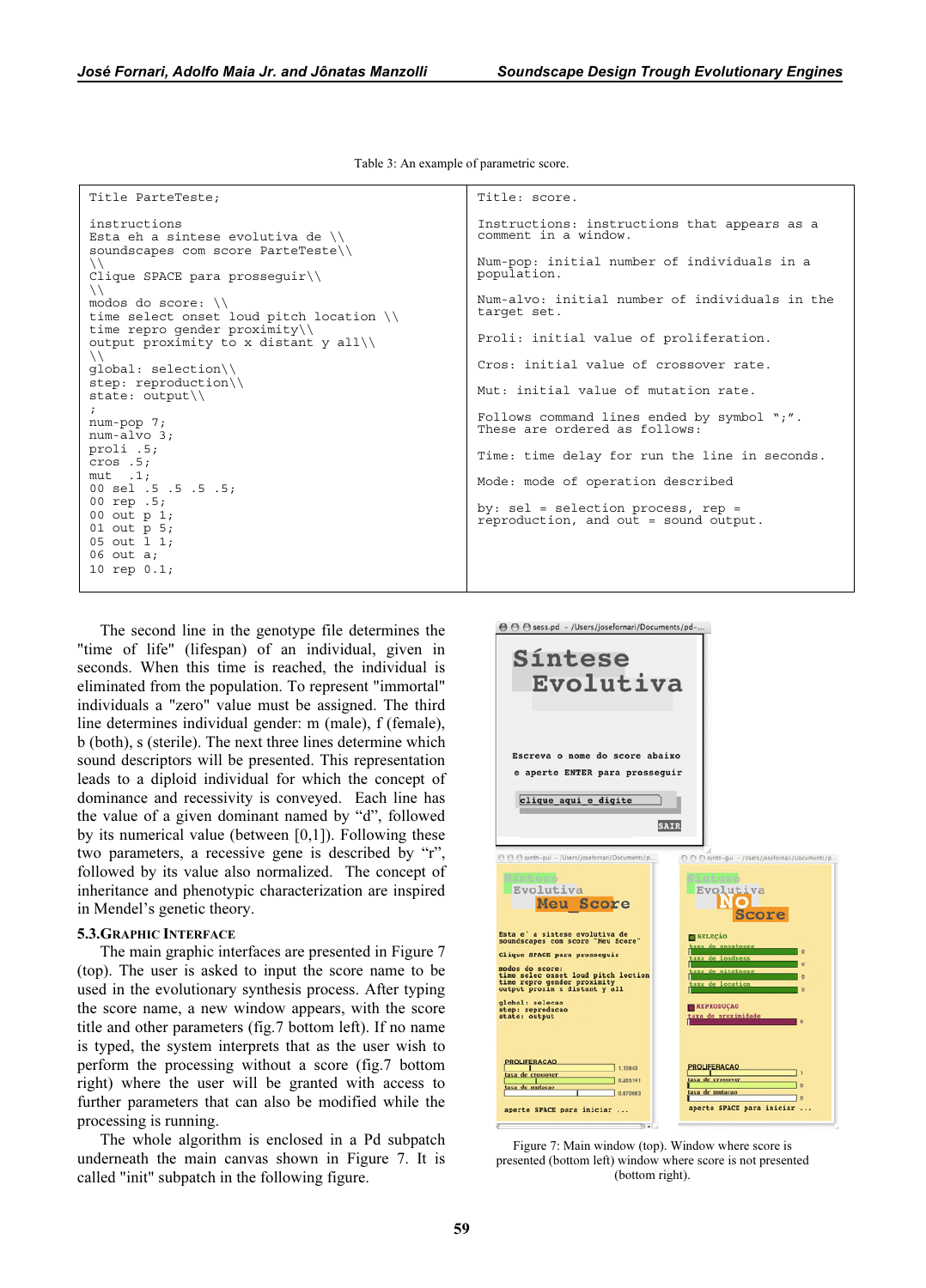| oadban |
|--------|
|        |
| choose |

| pd synth-gui  |
|---------------|
| pd read-score |
| pd engine     |

Figure 8: Pd subpatch "init".

As presented, four other subpatches compose this subpatch. The subpatch "choose-who" is automatically executed at the beginning of the entire process, by the "loadbang" box. The next figure shows inside the "choose-who" subpatch.



Figure 9: Subpatch "choose-who".

This one sets the initial conditions to start a new process of evolutionary synthesis. In its turn, "choosewho" also has two other subpatches: "first-things-first" and "trig-key-enter".

When it receives the "loadbang" command, "choosewho" executes a queue of three operations to create the initial windows, as seen in Figure 7. The first subpatch executed is "first-things-first" that draws the main canvas that hides the subpatch "init". Next, it writes the phrase in Portuguese "clique\_aqui\_e\_digite" (meaning "click here and type") inside the text box, to inform the user where to write the name of its score (if any). This is done because Pd has frugal graphics capabilities and one of its limitations is that, when the user clicks the text box to start typing, there is no visual signal to inform the user that the text box was selected and ready to receive the typing, what may mislead the first-time user. Finally, "choosewho" executes "trig-key-enter" that allows the main window to be susceptible, only once, to the ENTER key. As the user hits this key, two things happen; first, it makes the second window visible (as shown in Figure 7 bottom), and then writes the score name, as typed by the user, through the variable "score-name". Note that "synth-gui" window will have its visual aspect slightly different if no score was selected. In the same figure, it is depicted the "trig-key-enter" subpatch showing the strategy used to let the system to be sensible the ENTER key only the first time that the user hits it.



Figure 10: Subpatches "first-things-first" (a) and "trigkey-enter" (b).

Next figure shows the subpatch "read-score" (subpatch of "init", as seen in Figure 8). It is responsible to check whether or not a score was selected. If so, this one reads a sequence of control parameters to start the evolutionary process according to the chosen score.



Figure 11: Subpatch "read-score".

If no score was selected by the user, the subpatch "noscore" writes in the main window ("synth-gui") the canvases for the extra commands, so, instead of a score, the user can control the evolutionary process in real-time.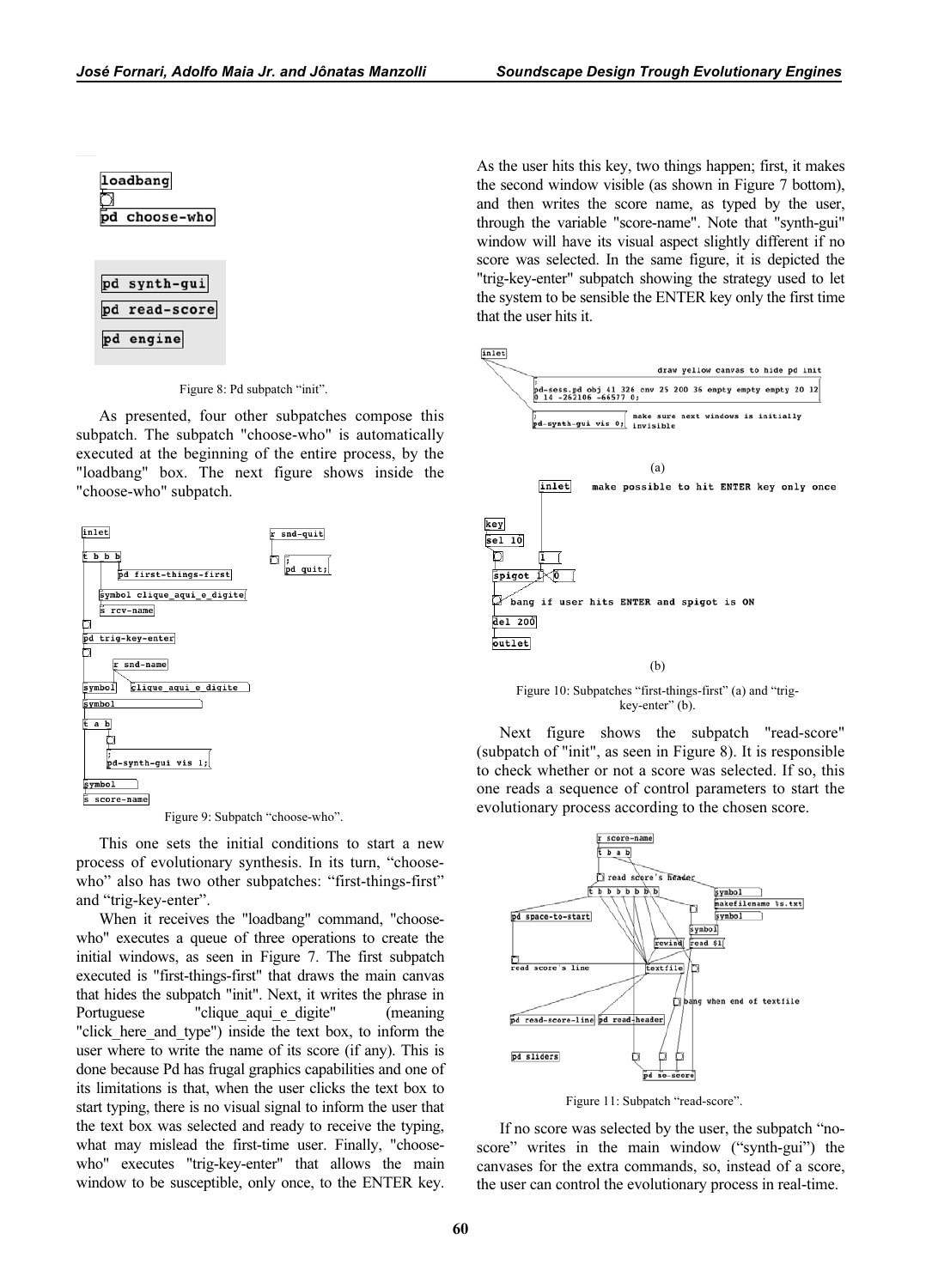

Figure 12: Subpatch "no-score".

The subpatch "read-score", depicted by Figure 11, receives the score name, by the variable "score-name". This variable is initially storing the symbol "clique\_aqui\_e\_digite" given by the subpatch "choosewho" (Figure 9). The object "textfile" in "read-score" attempts to read the score name, in a text file. If there is no text file selected by the user, "textfile" sends a "bang" message in its rightmost outlet, which is sent to "noscore" (Figure 12). If there is a score selected, "textfile" sends a "bang" through its leftmost outlet that activates the subpatch "read-header", shown in the next figure.



Figure 13: Subpatch "read-header".

This subpatch reads the initial values for the synthesis process, such as: title, instructions, num-pop (initial population size) and num-alvo (initial target size). All files must be within the same folder, the main patch "se.pd", the score text file, the and two folders: "pop" (with all wave files for the population individuals) and "alvo" (with all wave files for the target individuals). These folders also have their individual genotypes, which are text files. For convenience, individuals wave files and their genotypes text files are named as sequential numbers (e.g. 1.wav, 1.txt; 2.wav, 2.txt, etc.).

Similarly to "trig-key-enter" (Figure 10b), the subpatch "trig-key-space" receives only the first hit of SPACE key, to start the synthesis process and to draw a

canvas with the current value of the command line read in score text file. This is shown in the next figure.



Figure 14: Subpatch "trig-key-space".

The next figure shows the subpatch "read-scoreline", subpatch of "read-score, shown in Figure 11. This one receives from "textfile" object the values read in the score text file lines.



Figure 15: Subpatch "read-score-line".

This one first writes the values read in the score line to "rcvline" and interpret each command within the line through the "read-line" that reads first the time and mode of execution, as seen in Table 3. The following operations are standard of the evolutionary synthesis process, as described in 3 and thoroughly described in [11] and similar to the Matlab implementation described in 4. This is done by the subpatch "engine", shown in the following figure.



Figure 16: Subpatch "engine".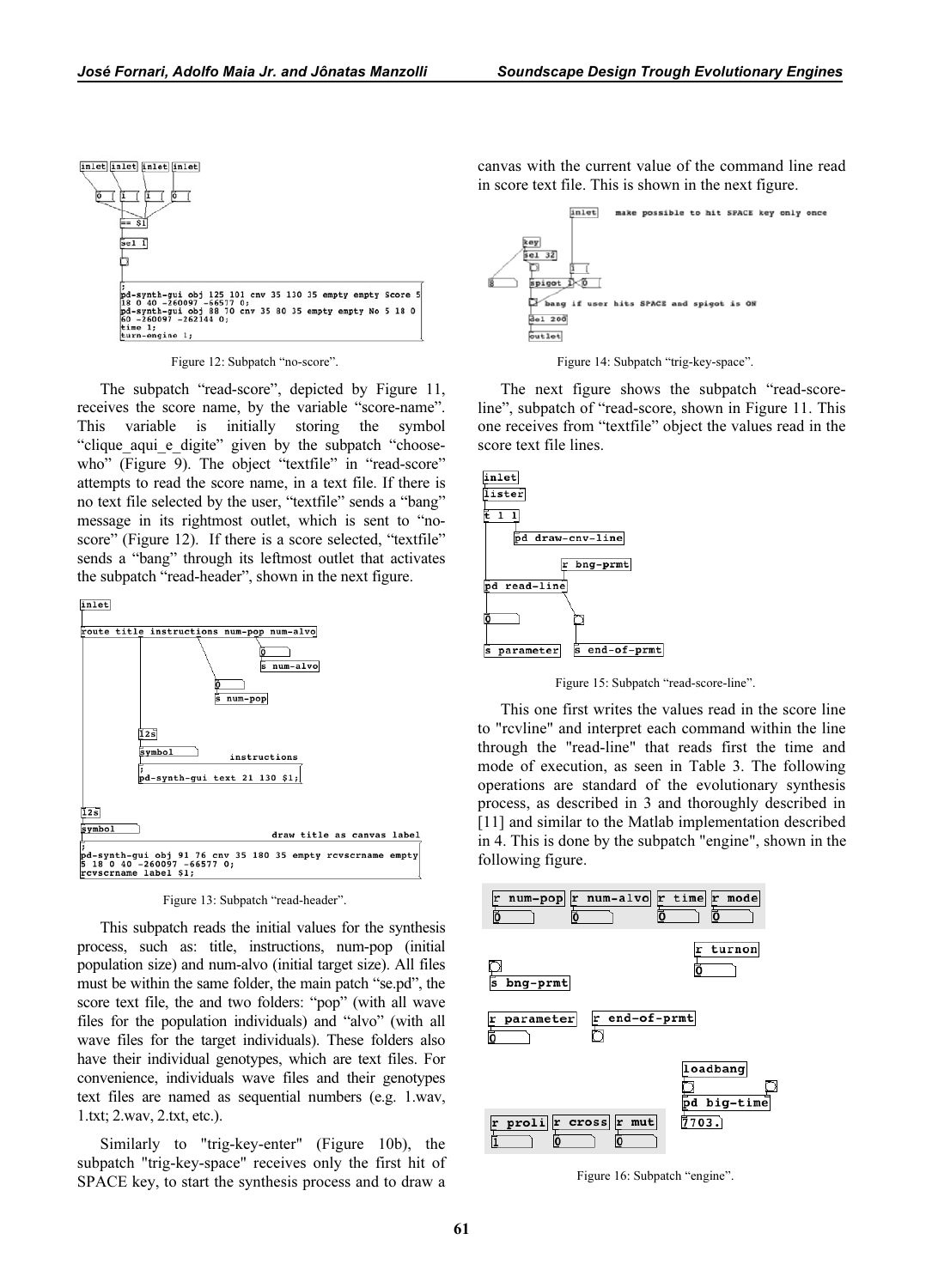The major difference is the subpatch "big-time" that is in charge of the global time for the entire process. This one is depicted in the next figure.



Figure 17: Subpatch "big-time".

# 6. DISCUSSION AND CONCLUSION

We presented here a mathematical model, a MATLAB and a Pure Data implementation of an evolutionary soundscape design system. We reviewed some applications of sonic spatialization and introduced the concept of adaptive evolution based on the theory of complex adaptive system.

The two implementations presented here are related to recent studies in which we incorporated spatial information in the sound genotype [11-12] and our results shown that the model is feasible.

In the MATLAB implementation we tested the controlling parameters using parametric scores and a simulation of the sound localization field. In the Pd implementation, although still in progress, it already allowed us to test new approaches for fitness evaluation such as the psychoacoustic descriptors. It is also possible to explore later the Interaural Level Differences (ILD). In this case, the usage of ITD and ILD will provide the localization cue of "near and far". Also, the usage of reverb will provide extra psychoacoustic cues to better interact with the user.

The psychoacoustic descriptors used in the genotype of individuals seem to perform well as an efficient alternative to describe basic (low-level) aspects of the sound perception. In further developments, we plan to extend the method to also include high-level descriptors that convey contextual information of musical content and therefore can be used as an aesthetical measurement of fitness in an attempt to describe some principles of the human cognition, as it interprets the dynamic aspects of musical emotion.

New usages for soundscape design presented here can be thought and computationally implemented for sonification as well for compositional purposes. This we hope to be realized in the future getting feedback from users by releasing the software for free use in the internet.

Soundscape Design has a utilitarian side as to generate and control sound outputs for specific purposes such as sonification of rooms, stadiums, etc. This include, in addition to the kind of activity realized in the work place, the architecture, or the geometry of that ambient. In general this is thought as a background sound that does not disturb the attention of people in their work place. So the design, in this case, has a technical limitation of the intensity. In our model this is easily controlled restricting the values of the Intensity Factor I to small values, does not matter the location factor L.

Another issue which our model can handle is related to the creative side which will determine, in certain sense, soundscape composition under an artistic perspective. Roughly speaking we may say that most of the sound content of a soundscape is concentrated in its constitutive waveforms and how they are modified along time. In our model sonic gestures are provided by the choice of Target Set T and the Initial Population  $P^{(0)}$ . In this way, spatialization is, although very important, nothing more than a sound effect. For sonification of ambient, it is not necessary, nor desirable, great or fast changes of the sound characteristics. In our model this is obtained choosing the target set and the initial population with their own individuals being ε-similar as defined above in section 3.2 with ε a small number which can be modified *ad libitum* by the user.

In addition soundscape design can be thought as a compositional tool for a multimedia sound work, mixed music with electronics, or yet to purely electroacoustic music. Now spatialization, although yet an effect, has a more complex aesthetic value since it is now part of composition itself. Here we think the end-user composer can use the Sound Location Field of our model as a important compositional tool. For example, he/she can correlate the spatial position and intensity of sounds simply restricting the values of the mutation rates  $\beta_1$  and  $\beta_2$  to sub intervals of [0, 1] or yet making these mutations rates become dependent of the crossover rate. In certain sense these choices are nothing more than composition rules, pretty the same in spirit as for the rules of harmony of the tonal system.

Conceptually, our study on applications of evolutionary system provides an important tool to the domain of live electroacustic music. It would be interesting to enhance real time sound processing with systems designed to interpret gestures using adaptive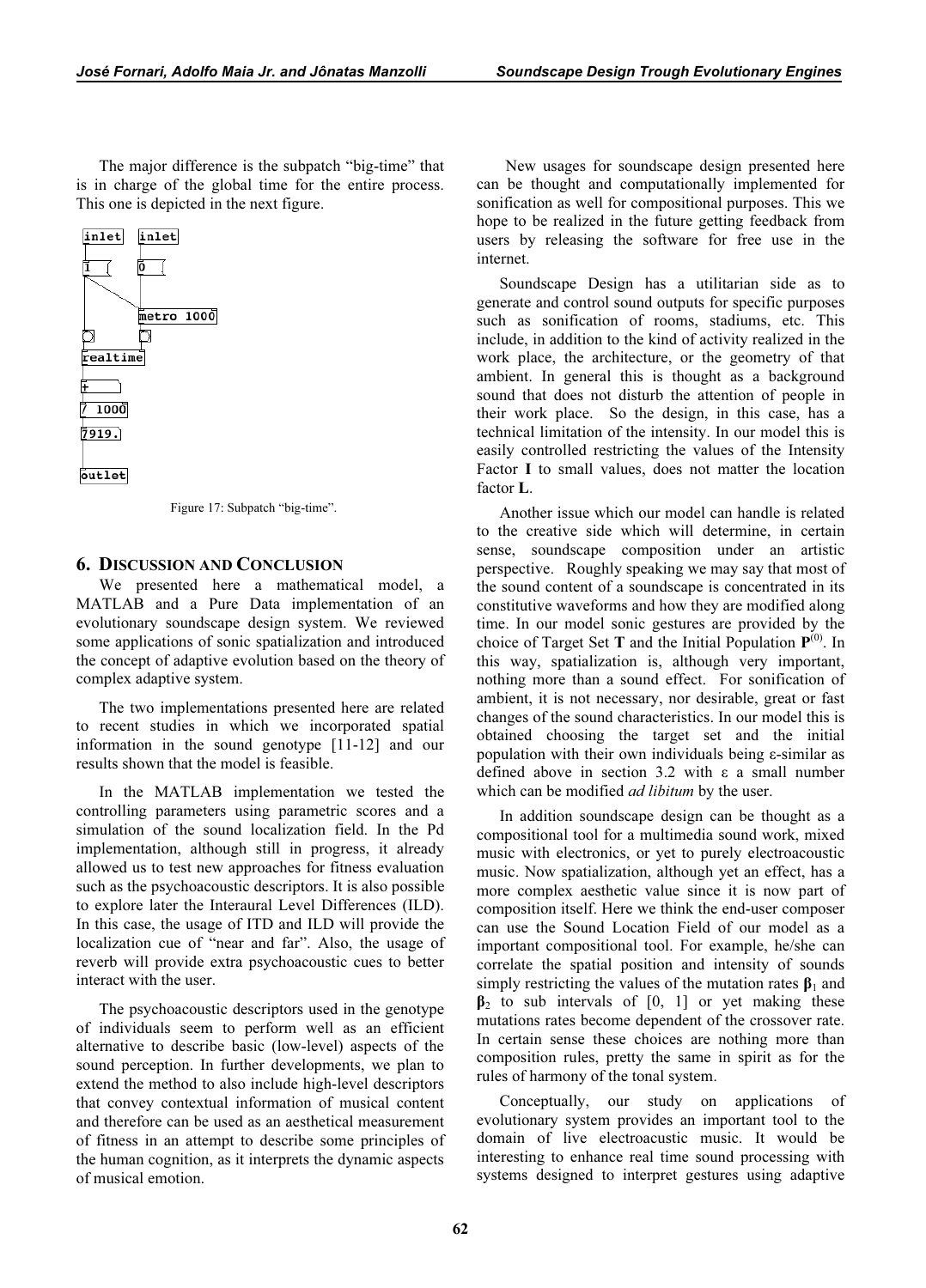strategies. It will lead us to a forthcoming work about new music interfaces, adaptive strategies and composition. We already discussed this issue concerning to composition and improvisation in recent work [29]. In a piece named continuaMENTE, percussion improvisation provides input to a computer system that in turn adapted the sonic output to the real time changes produced by musicians. It is certainly interesting to enlarge the notion of composition and performance by bio-inspired adaptive computer systems.

## ACKNOWLEDGMENTS

We thank to the Brazilian Agencies CNPq that financially supports Manzolli and Maia and FAPESP that financially supported Fornari.

## **REFERENCES**

- [1] T. Bäck, Evolutionary Algorithms in Theory and Practice: Evolution Strategies, Evolutionary Programming, Genetic Algorithms,Oxford Univ. Press. 1996.
- [2] S. Todd and W. Latham. Evolutionary Art and Computers. Academic Press, 1992.
- [3] D. E. Goldberg. The Race, the Hurdle, and the Sweet Spot: Lessons from Genetic Algorithms for the Automation of Design Innovation and Creativity. In: Evolutionary Design by Computers, Bentley, P. (ed.), Morgan Kaufmann Publisher, San Francisco, pages 105-118, 1999.
- [4] J.A. Biles, Gen Jam: A Genetic Algorithm for Generating Jazz Solos. In Proceedings of the 1994 International Computer Music Conference, (ICMC94), pages 131-137, 1994. http://www.it.rit.edu/~jab/GenJam.html, Jan. 2008.
- [5] E. R. Miranda, On the evolution of music in a society of self-taught digital creatures. Digital Creativity, 14:1:29-42, 2003.
- [6] T.J. Mitchell and A.G. Pipe. Convergence Synthesis of Dynamic Frequency Modulation Tones Using an Evolution Strategy. In Applications on Evolutionary Computing, Springer Verlag, Berlin, EvoMusart Conference, Computer Lectures Vol. 3449:533-538, 2005.
- [7] J. McDermott, N. J.L. Griffith and Michael O´Neill. Evolutionary Computation Applied to Sound Synthesis. In The Art of Artificial Evolution, J. Romero and P. Machado (eds.), Springer Verlag, Berlin, Natural Computing Series, ISSN 1619-7127, pages 81-101, 2008.
- [8] A. Moroni, J. Manzolli, F. von Zuben, R. Gudwin. Vox Populi: An Interactive Evolutionary System for Algorithmic Music Composition. Leonardo Music Journal, San Francisco, USA, MIT Press, Vol. 10:49-54, 2000.
- [9] S. Fels and J. Manzolli. Interactive, Evolutionary Textured Sound Composition. In Proceedings of the 6th Eurographics Workshop on Multimedia, pages 153-164, 2001.
- [10] J. Manzolli, J. E. Fornari, A. Maia Jr. and F. Damiani. The Evolutionary Sound Synthesis Method. In Proceedings of the ACM Multimedia Conference, page 585-587, ISBN:1-58113-394-4. USA, 2001.
- [11] J. Fornari, A Maia Jr., J. Manzolli. Creating Soundscapes using Evolutionary Spatial Control. In Applications of Evolutionary Computing, Lectures in Computer Science, Springer-Verlag Berlin/Heidelberg, Vol. 4448:517-526, 2007.
- [12] J. Fornari, A. Maia Jr., J. Manzolli. Interactive Soundscape Design with Evolutionary Sound. In Proceedings of the 2007 International Computer Music Conference (ICMC 2007), Copenhagen, Denmark, pages 427-430, 2007.
- [13] M. Caetano., J. Manzolli, and F. J. von Zuben, Application of an Artificial Immune System in a Compositional Timbre Design Technique. In C. Jacob et al. (eds.): ICARIS 2005, Lecture Notes in Computer Science 3627, pages 389-403, 2005.
- [14] Holland, J. H. Adaptation in Natural and Artificial Systems. University of Michigan Press, 1975.
- [15] J. Blauert. Spatial hearing: the psychophysics of human sound localization. Cambridge: MIT Press, 1997.
- [16] V. Pulkki, Virtual sound source positioning using vector base amplitude panning. Journal of the Audio Engineering Society, Vol. 45:456-66, 1997.
- [17] J. M. Chowning. The simulation of moving sound sources. In Proceedings of the Audio Engineering Society 39th Convention, New York, NY, USA, 19:1: 2-6, Jan. 1971.
- [18] M. Cohen, J. Herder and W. L. Martens. Cyberspatial Audio Technology. J. Acous. Soc. Jap., 20:6:389-395, Nov. 1999.
- [19] T. Barbieri, A. Bianchi, and L. Sbattella. Minus-Two: Multimedia, Sound Spatialization and 3D Representation for Cognitively Impaired Children. In Computer helping people with Special Needs, Lecture Notes in Computer Science, Springer-